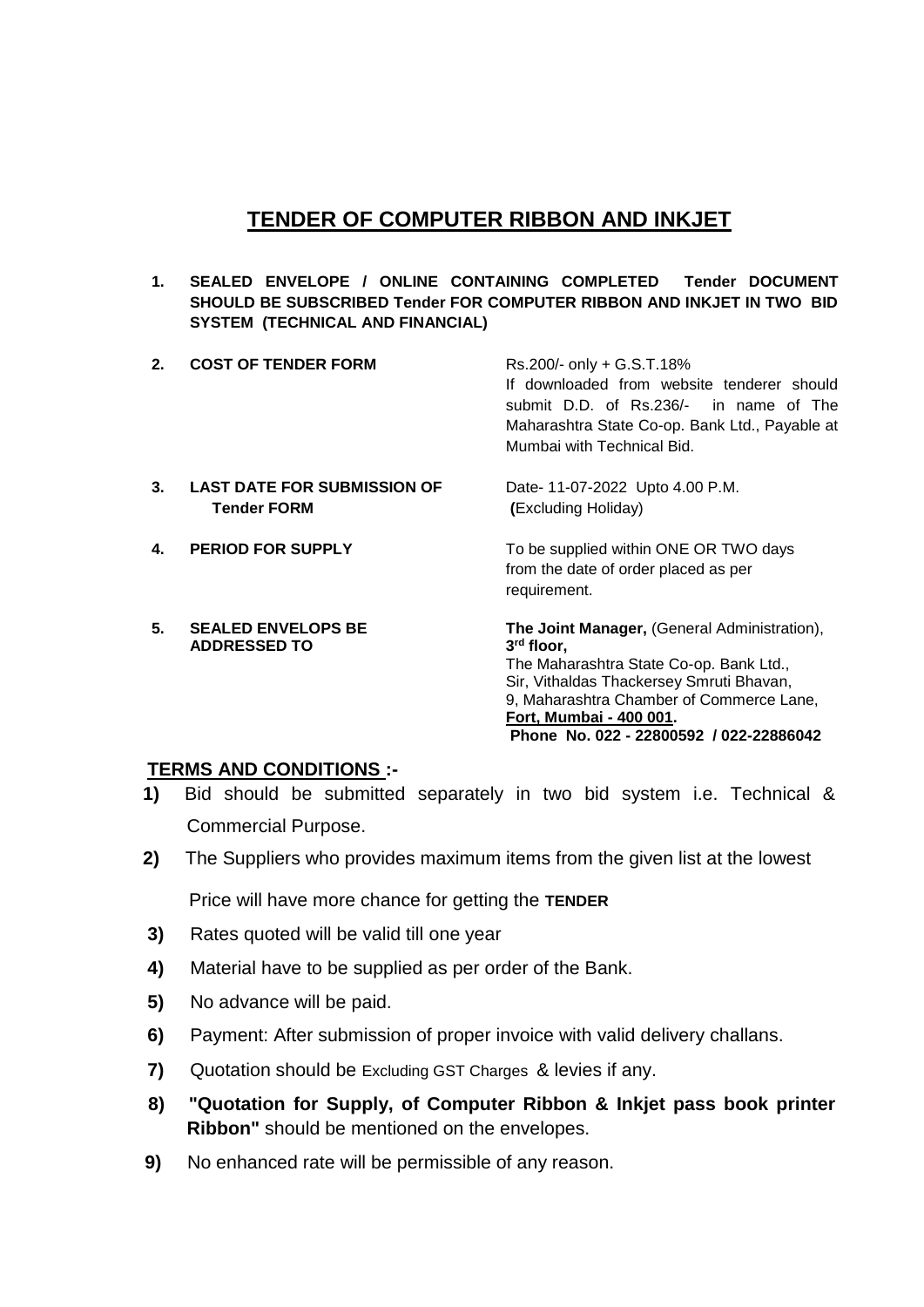- **10)** The delivery should be free no any transport charges will be paid to delivery at our offices, i.e. Oricon House, as well as all Branches in Mumbai, Head Office & Administrative office, Vashi, Navi Mumbai under previous intimation to this office.
- **11)** The delivery of articles must be made within one or two days from the date of order placed.
- **12)** If quotation is approved and final order is placed with the supplier, he has to accept the same and will not be cancelled in any circumstances.
- **13)** If the order placed and supplier refuses to supply the articles he has to pay the loss or damages which may be incurred by us reason of such refusal should be given.
- **14)** To accept or reject any or all the tenders without giving any reason is reserved with the bank.

#### **15) Opening of Bid on till date.**

I have read the terms and conditions in this regard and I / We accept the same.

**(Signature of the supplier with seal)**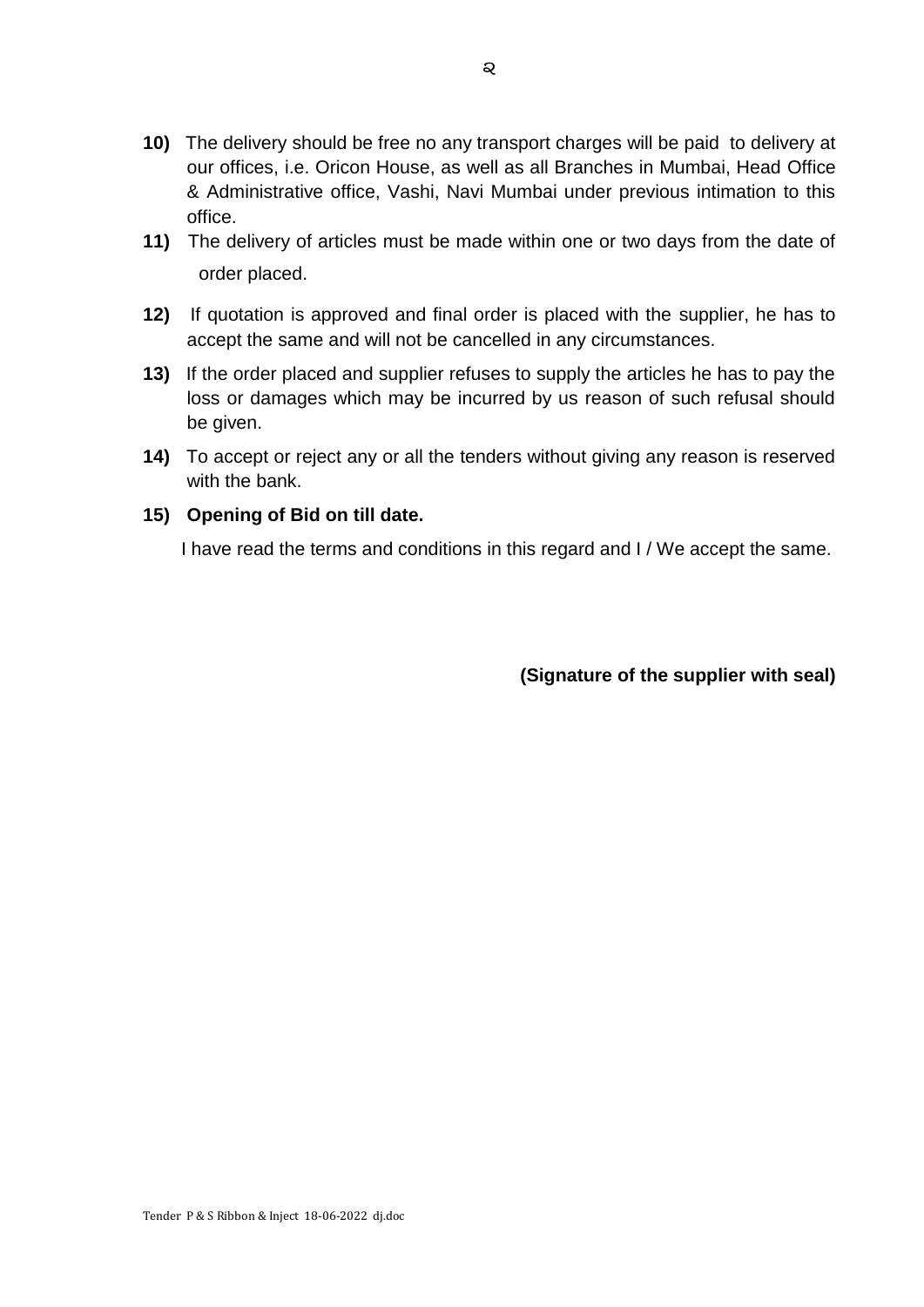# **TECHNICAL BID :-**

| Sr.<br>No.     | <b>Particulars</b>                                                                                                             | <b>Remark</b> |
|----------------|--------------------------------------------------------------------------------------------------------------------------------|---------------|
| $\mathbf 1$    | Name and Address of the Bidder with<br>contact Tel. No.                                                                        |               |
| $\overline{2}$ | <b>Contact Person Name</b>                                                                                                     |               |
|                | Mobile No.                                                                                                                     |               |
|                | <b>E-Mail Address</b>                                                                                                          |               |
| 3              | PAN No. / G.S.T. No.                                                                                                           |               |
| 4              | The Tenderer are required to present<br>documents regarding experience in<br>carrying out similar job along with the<br>Tender |               |
| 5              | Company profile.                                                                                                               |               |
| 6              | Details of similar work done.                                                                                                  |               |
| $\overline{7}$ | Client list of Mumbai, Thane<br>jurisdictions.                                                                                 |               |
| 8              | Copy of Necessary license of<br>Business.                                                                                      |               |
| $\mathbf{9}$   | D.D.in favour of " The Maharashtra<br>State Co-op. Bank Ltd.," of Rs.5,000/-<br>Payable at Mumbai. (EMD)                       |               |
| 10             | D.D.in favour of " The Maharashtra<br>State Co-op. Bank Ltd.," of Rs.236/-<br>Payable at Mumbai. (Form Fee)                    |               |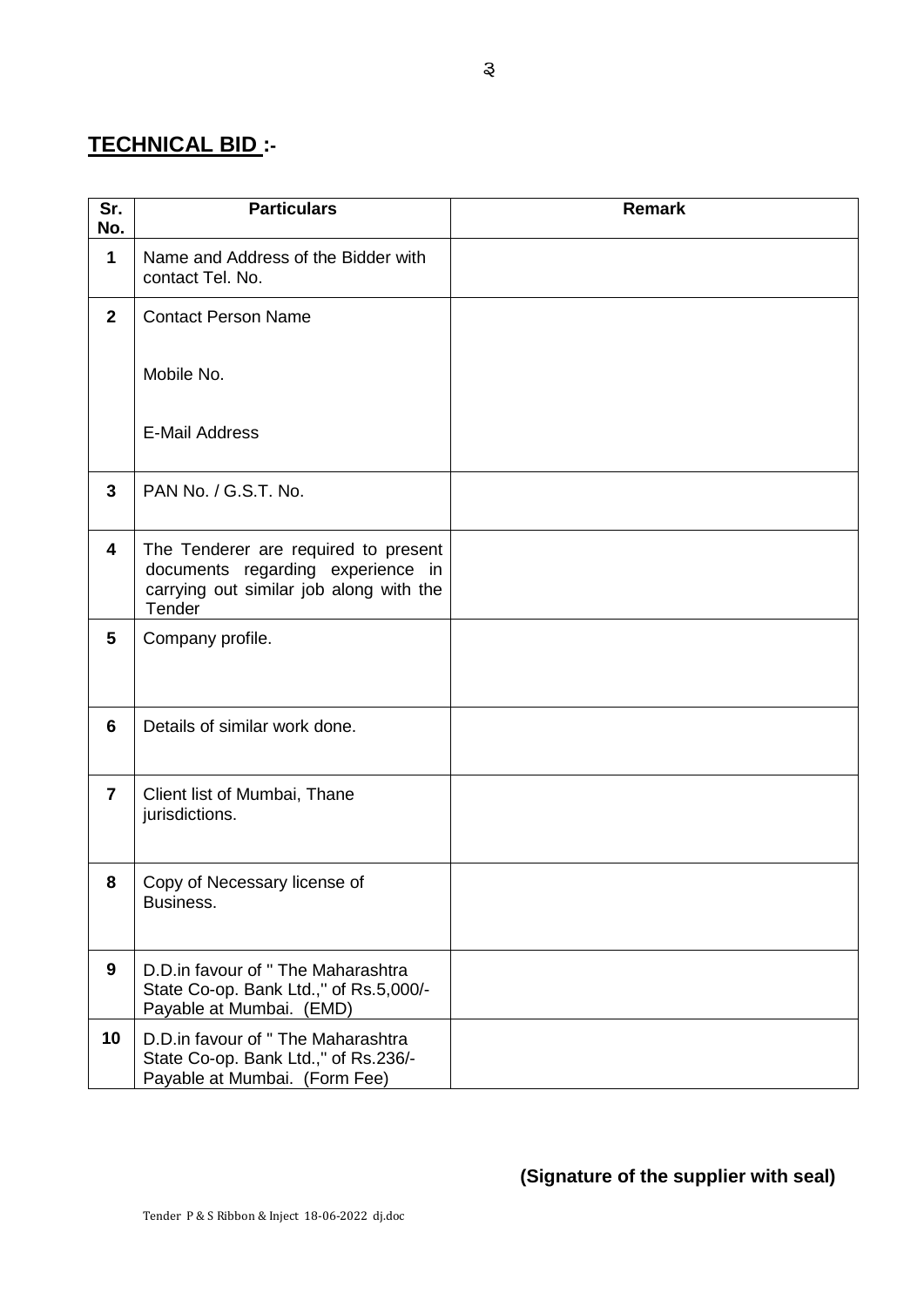## **COMMERCIAL BID :-**

| Sr.             | <b>Particulars</b>                             | <b>Original Ribbon &amp;</b> | <b>Refilling Amt. Rs.</b> |
|-----------------|------------------------------------------------|------------------------------|---------------------------|
| No.             |                                                | <b>Cartridges (New)</b>      | (Excluding GST)           |
|                 |                                                | Amt. Rs.<br>(Excluding GST)  |                           |
|                 |                                                |                              |                           |
| 1               | $LQ - 300 + (80 COL)$                          |                              |                           |
| $\mathbf{2}$    | Inkjet Printer H.P. 4268                       |                              |                           |
| $\mathbf{3}$    | Inkjet Printer H.P. 4168                       |                              |                           |
| 4               | Lesar Jet Printer H.P. 1020/1022               |                              |                           |
| $5\phantom{.0}$ | Lipi Printer -6312- Line Printer Black         |                              |                           |
| 6               | Lipi Printer-6306- Line Printer                |                              |                           |
| 7               | Pass Book Printer alivatt P.R.2-C 62000        |                              |                           |
| 8               | H.P.Desk JET Printer 840-810-C (Black)         |                              |                           |
| 9               | L.Q. 21-70                                     |                              |                           |
| 10              | L.Q. 218                                       |                              |                           |
| 11              | H.P. Laser Jet- 1150 Toner 4550(Black)         |                              |                           |
| 12              | Web-L.Q.DST-5235                               |                              |                           |
| 13              | Epson - L.Q.1150, II                           |                              |                           |
| 14              | Epson- LQ. 300 + II                            |                              |                           |
| 15              | Passbook Printer- Epson-PLQ 20                 |                              |                           |
| 16              | Laser Jet - H.P.-P1600 DX # CE749A +<br>44391E |                              |                           |
| 17              | Canon - B.P. 2900                              |                              |                           |
| 18              | Canon - 3108                                   |                              |                           |
| 19              | Samsung 4521 F                                 |                              |                           |
| 20              | 912 Toner                                      |                              |                           |
| 21              | Inkjet Printer 4168                            |                              |                           |
| 22              | 303 Canno Toner                                |                              |                           |
| 23              | 78A H. P. Toner                                |                              |                           |
| 24              | 36A H. P. Toner                                |                              |                           |
| 25              | 4521 Samsang Toner                             |                              |                           |
| 26              | 108 Samsang Toner                              |                              |                           |
| 27              | Samsang Expres M-2826 ND                       |                              |                           |
| 28              | Printronix P 8005 Liner Printer                |                              |                           |
| 29              | Epson LQ-310 - 80 Column Printer               |                              |                           |
|                 | (Dot Matrix)                                   |                              |                           |